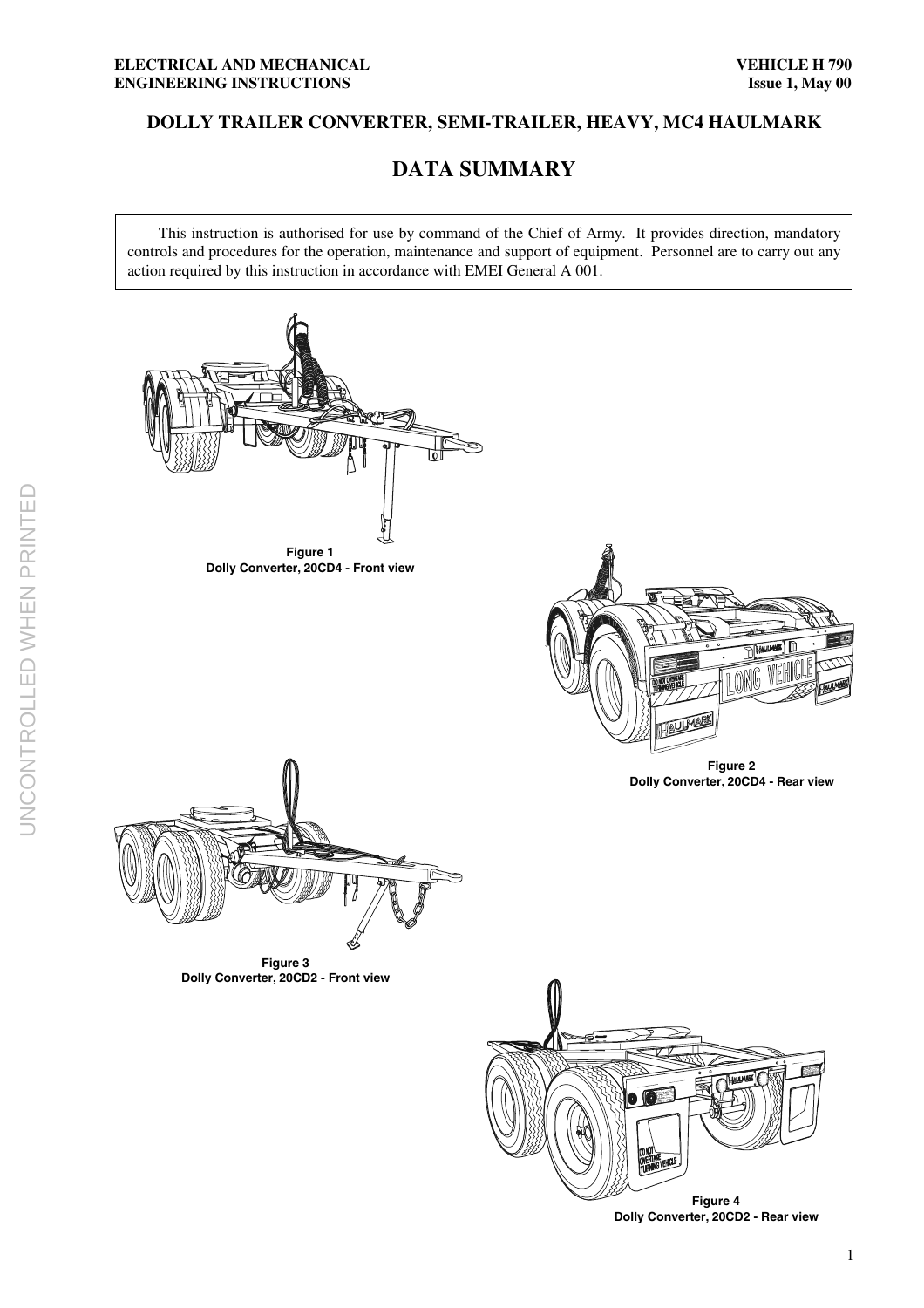### **General**

**1.** This EMEI lists the basic data for the Dolly Trailer Converter, Semi-Trailer, Heavy, MC4 Haulmark, as shown in Figures 1 to 4.

**2.** *Role.* The primary role of these dolly converters is to allow the connection of a trailer to another trailer, thus building a road train configuration.

**3.** *Description.* The Dolly Trailer Converter, Semi-Trailer, Heavy, MC4 Haulmark, is a two axle, prefabricated all steel construction. The dolly converters are capable of carrying a loading of 13 600 kg, which would give a minimum ATM of 16 500 kg. This EMEI has been designed to cover the 20CD2 model dolly converter which has single point suspension, and the 20CD4 model dolly converter which has tandem equaliser type suspension and two different drawbars.

**4.** Scheduled preventive maintenance tasks are to be monitored by RAEME personnel.

### **Physical Data**

| 5. |    | <b>Mass - 20CD2:</b>                        |  |  |  |  |
|----|----|---------------------------------------------|--|--|--|--|
|    | a. |                                             |  |  |  |  |
|    |    |                                             |  |  |  |  |
|    |    |                                             |  |  |  |  |
| 6. |    | Mass - 20CD4 - Long Drawbar:                |  |  |  |  |
|    |    |                                             |  |  |  |  |
|    |    |                                             |  |  |  |  |
|    |    |                                             |  |  |  |  |
| 7. |    | Mass - 20CD4 - Short Drawbar:               |  |  |  |  |
|    | a. |                                             |  |  |  |  |
|    |    | <b>b.</b> Maximum loading 17 140 kg         |  |  |  |  |
|    |    |                                             |  |  |  |  |
| 8. |    | <b>Wheels and tyres:</b>                    |  |  |  |  |
|    | a. |                                             |  |  |  |  |
|    |    |                                             |  |  |  |  |
|    |    |                                             |  |  |  |  |
| 9. |    | Dimensions - 20CD4 - Tandem - Long Drawbar: |  |  |  |  |
|    |    | a. Length                                   |  |  |  |  |
|    |    |                                             |  |  |  |  |
|    |    |                                             |  |  |  |  |
|    |    | <b>b.</b> Height                            |  |  |  |  |
|    |    | (1)                                         |  |  |  |  |
|    |    | (2)                                         |  |  |  |  |
|    |    | (3)                                         |  |  |  |  |
|    |    |                                             |  |  |  |  |
|    |    |                                             |  |  |  |  |

### **VEHICLE H 790 ELECTRICAL AND MECHANICAL Issue 1, May 00 ENGINEERING INSTRUCTIONS**

|     | c. |                                              |
|-----|----|----------------------------------------------|
|     | d. | Towing eye height                            |
|     |    | (1)<br>F17 Coupling height on                |
|     |    |                                              |
|     | e. |                                              |
|     | f. |                                              |
|     | g. |                                              |
|     | h. |                                              |
|     | i. |                                              |
| 10. |    | Dimensions - 20CD4 - Tandem - Short Drawbar: |
|     |    | a. Length                                    |
|     |    | Drawbar vertical  4200 mm<br>(1)             |
|     |    | Drawbar horizontal5500 mm<br>(2)             |
|     |    | <b>b.</b> Height                             |
|     |    | (1)                                          |
|     |    | (2)                                          |
|     |    | (3)                                          |
|     |    | Drawbar raised3650 mm<br>(4)                 |
|     | c. |                                              |
|     | d. | Towing eye height                            |
|     |    | F17 Coupling height on<br>(1)                |
|     |    |                                              |
|     | e. |                                              |
|     | f. |                                              |
|     | g. | Drawbar length  2415 mm                      |
|     |    |                                              |
|     | i. |                                              |
| 11. |    | Dimensions - 20CD2 - Single Point:           |
|     |    | a. Length                                    |
|     |    | Drawbar vertical  4100 mm<br>(1)             |
|     |    | (2) Drawbar horizontal 5440 mm               |
|     |    | <b>b.</b> Height                             |
|     |    | (1)                                          |
|     |    | (2)                                          |
|     |    |                                              |
|     |    | Drawbar raised3660 mm<br>(4)                 |
|     | c. |                                              |
|     | d. | Towing eye height                            |
|     |    | F17 Coupling height on<br>(1)                |
|     |    |                                              |
|     |    |                                              |

# UNCONTROLLED WHEN PRINTED UNCONTROLLED WHEN PRINTED